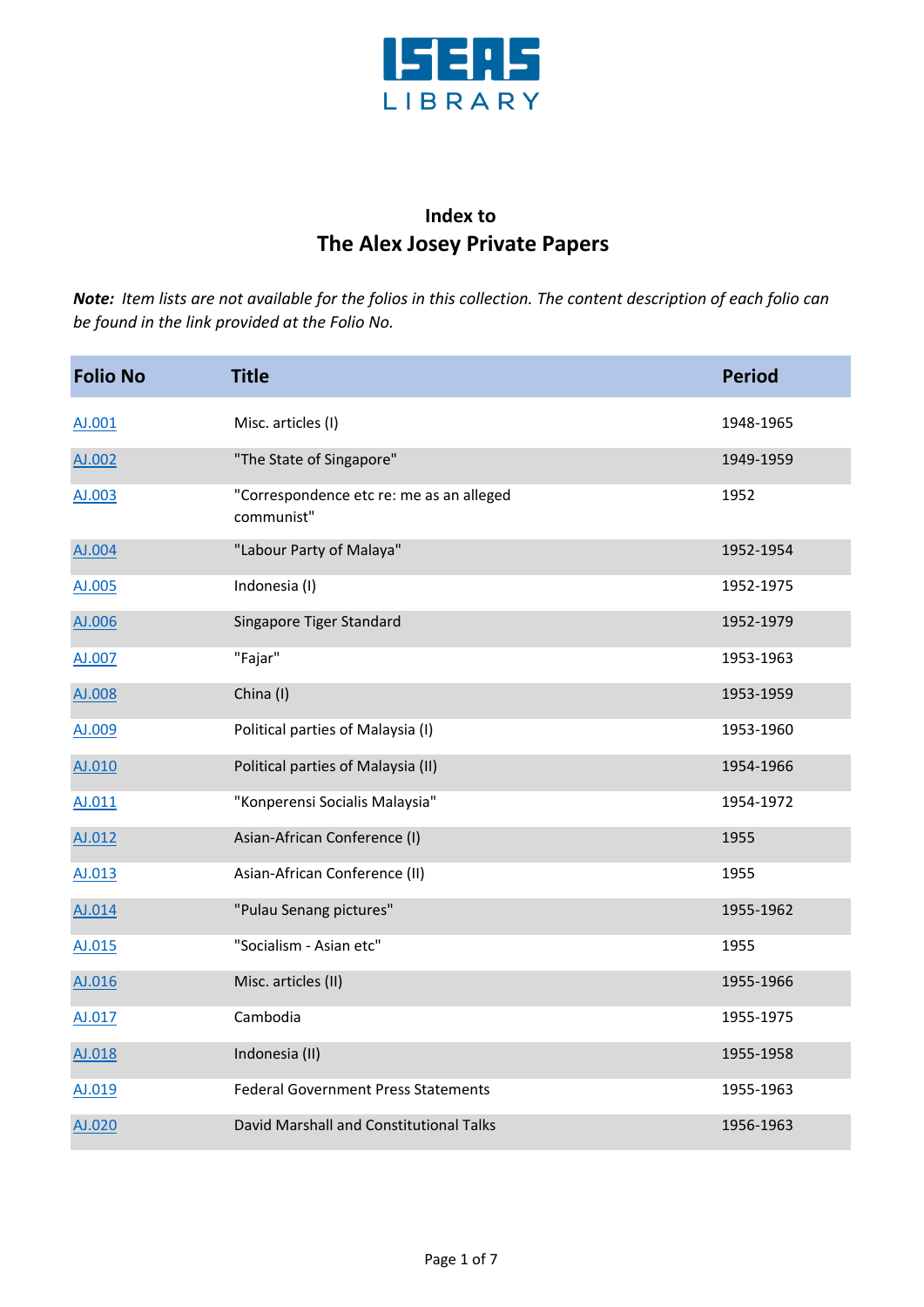

| <b>Folio No</b> | <b>Title</b>                                                                 | <b>Period</b> |
|-----------------|------------------------------------------------------------------------------|---------------|
| AJ.021          | "Emergency: Facts and figures"                                               | 1956-1958     |
| AJ.022          | Communism                                                                    | 1956-1972     |
| AJ.023          | "Asian Socialist Conference"                                                 | 1956          |
| AJ.024          | "Dato' Onn's Constitution for an independent<br>Malaya - 1956"               | 1956-1962     |
| AJ.025          | South Vietnam                                                                | 1956-1972     |
| AJ.026          | Commentary                                                                   | 1956-1975     |
| AJ.027          | China (II)                                                                   | 1956          |
| AJ.028          | "Thailand"                                                                   | 1956-1960     |
| AJ.029          | Political file                                                               | 1957-1963     |
| AJ.030          | Misc. articles (III)                                                         | 1957-1972     |
| AJ.031          | <b>Burma</b>                                                                 | 1957-1971     |
| AJ.032          | "Report on organisation by Central Committee of the<br>Burma Workers' Party" | 1957          |
| AJ.033          | "Barisan Socialis"                                                           | 1957-1971     |
| AJ.034          | Lee Kuan Yew speeches                                                        | 1957-1980     |
| AJ.035          | "The murder of Suphachai Srisati"                                            | 1958          |
| AJ.036          | Articles by Alex Josey                                                       | 1958-1977     |
| AJ.037          | Misc. correspondence                                                         | 1959-1960     |
| AJ.038          | "List of PAP biographies"                                                    | 1959-1970     |
| AJ.039          | "PKI documents"                                                              | 1959-1962     |
| AJ.040          | Misc. articles (IV)                                                          | 1959-1972     |
| AJ.041          | Singapore Government Press Statements (I)                                    | 1959-1981     |
| AJ.042          | Misc. articles (V)                                                           | 1959-1972     |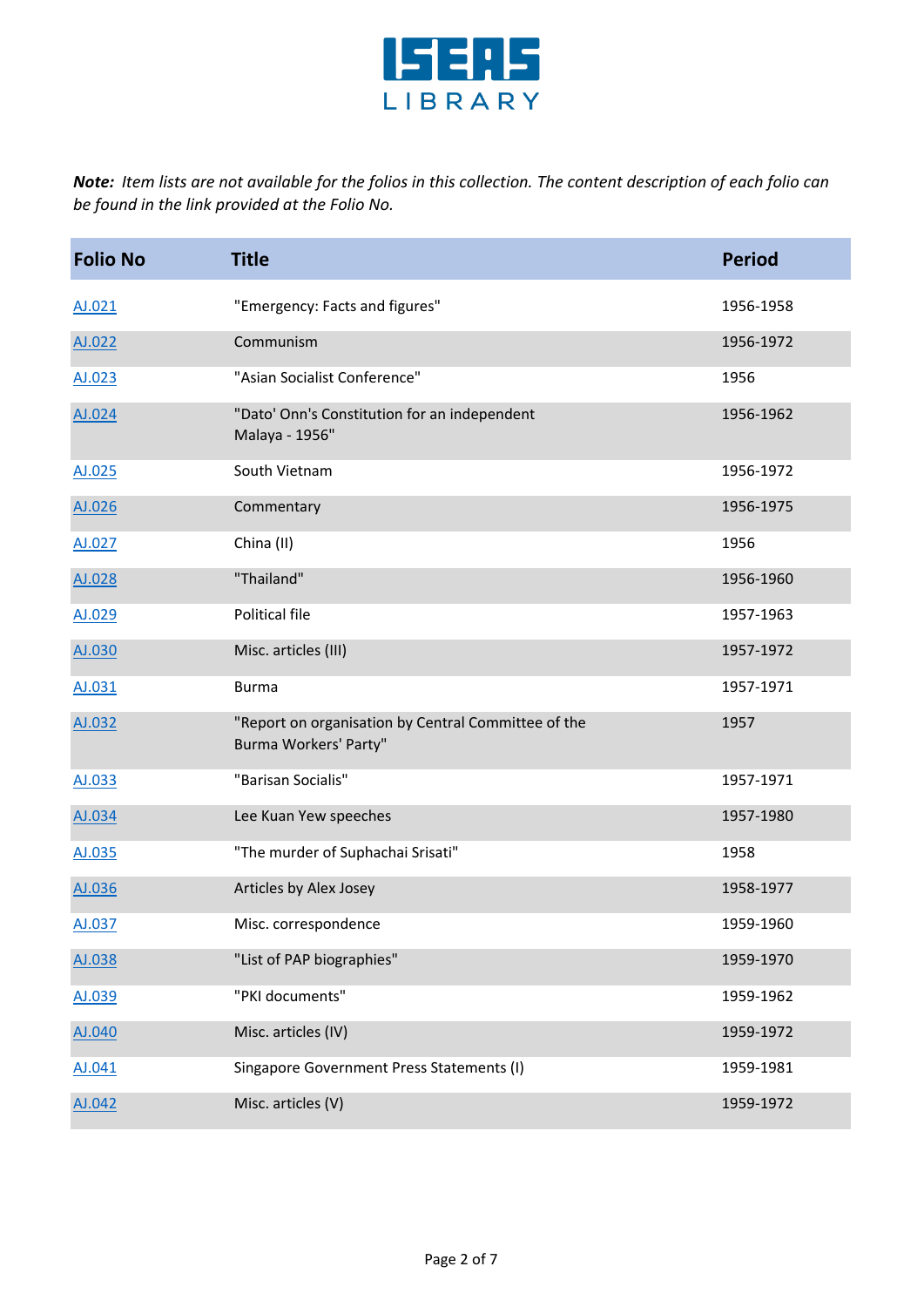

| <b>Folio No</b> | <b>Title</b>                                  | <b>Period</b> |
|-----------------|-----------------------------------------------|---------------|
| AJ.043          | Press statements of political parties         | 1960-1964     |
| AJ.044          | "Alex Josey. National Union of Journalists"   | 1960-1961     |
| AJ.045          | "Full story of the Ong Eng Guan case"         | 1960-1961     |
| AJ.046          | "Newsweek contempt case etc"                  | 1961-1974     |
| AJ.047          | "History"                                     | 1961          |
| AJ.048          | "Singapore National Union of Journalists"     | 1961-1962     |
| AJ.049          | Press clippings re: merger                    | 1961-1966     |
| AJ.050          | New Statesman                                 | 1961-1969     |
| AJ.051          | "Lim Lian Geok"                               | 1961-1963     |
| AJ.052          | "Asa"                                         | 1961-1962     |
| AJ.053          | "Prime Minister's Tour"                       | 1962          |
| AJ.054          | Plebian                                       | 1962-1968     |
| AJ.055          | <b>British Broadcasting Corporation (BBC)</b> | 1962-1967     |
| AJ.056          | "Asian Games"                                 | 1962          |
| AJ.057          | Radio Singapore Press Releases                | 1962-1970     |
| AJ.058          | Siaran Akhbar                                 | 1962-1975     |
| AJ.059          | Amnesty International                         | 1962-1974     |
| AJ.060          | "Philippines and Sabah"                       | 1963-1968     |
| AJ.061          | "Material used"                               | 1963-1983     |
| AJ.062          | "Manila Summit"                               | 1963          |
| AJ.063          | "Maphilindo"                                  | 1963-1964     |
| AJ.064          | Singapore Legislative Assembly                | 1963          |
| AJ.065          | "Johore Sultan story"                         | 1963          |
| AJ.066          | "Japan's blood debt"                          | 1963          |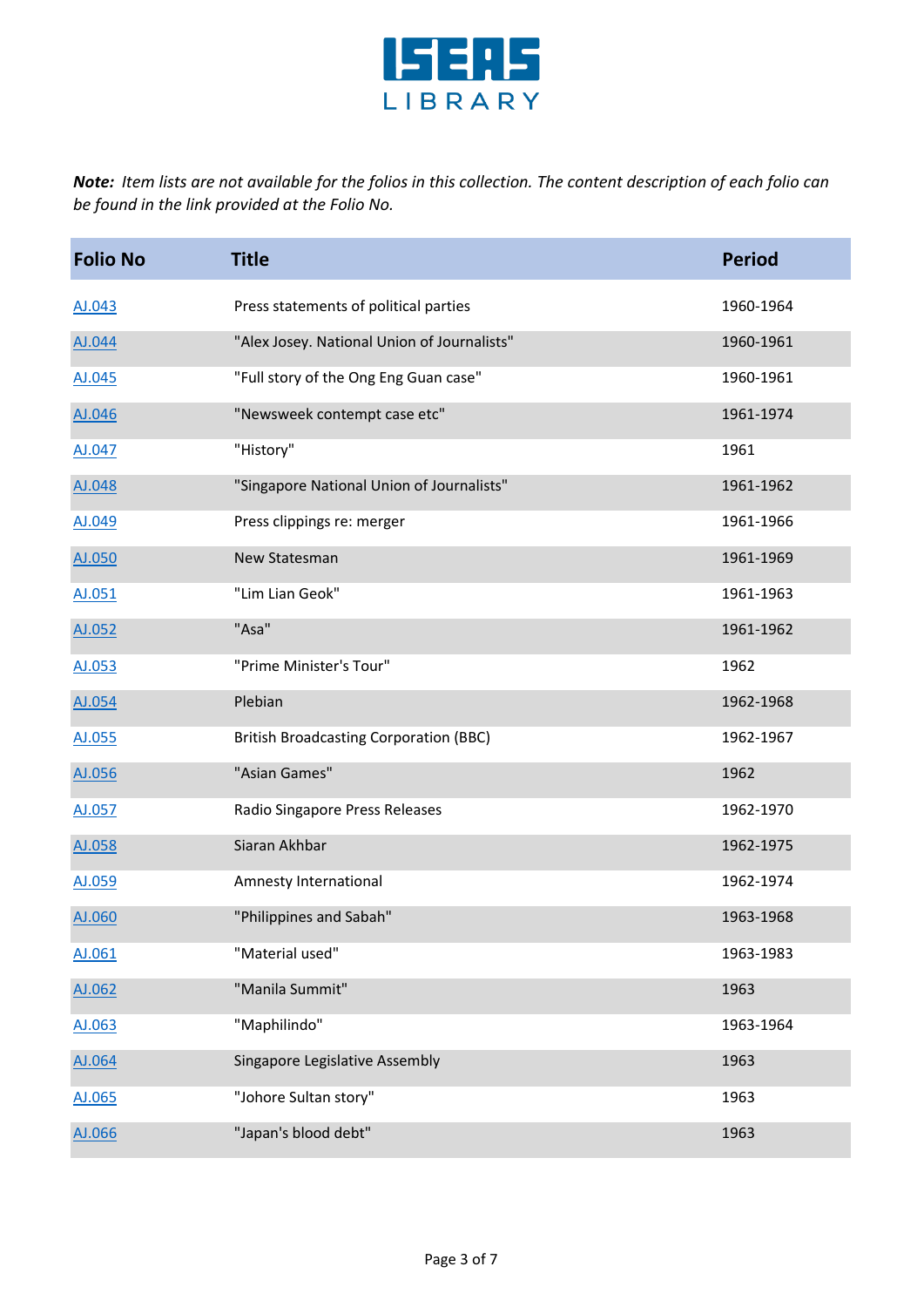

| <b>Folio No</b> | <b>Title</b>                                             | <b>Period</b> |
|-----------------|----------------------------------------------------------|---------------|
| AJ.067          | "Alex Josey expulsion & 'Bulletin'"                      | 1963-1965     |
| AJ.068          | Misc. articles (VI)                                      | 1963-1969     |
| AJ.069          | "Alex Josey and Utusan's attack"                         | 1963-1965     |
| AJ.070          | <b>Expulsion of Alex Josey</b>                           | 1963-1965     |
| AJ.071          | "Singapore. Articles and clippings"                      | 1964-1967     |
| AJ.072          | "1964 Elections"                                         | 1964-1965     |
| AJ.073          | "1964 Malaya General Elections"                          | 1964          |
| AJ.074          | "PM & USA"                                               | 1964-1967     |
| AJ.075          | Ministry of Labour                                       | 1964-1967     |
| AJ.076          | PAP's 10th Anniversary                                   | 1964-1966     |
| AJ.077          | Utusan Melayu                                            | 1964-1973     |
| AJ.078          | "Australia"                                              | 1965          |
| AJ.079          | Correspondence re: Singapore - K.L. 'Confrontation'      | 1965          |
| AJ.080          | "Asian-Socialist Conference. Bombay.<br>May 6 - 11 1965" | 1965          |
| AJ.081          | "Socialism"                                              | 1965-1967     |
| AJ.082          | Press releases: Speeches by Ministers                    | 1965-1975     |
| AJ.083          | Misc. articles (VII)                                     | 1965-1971     |
| AJ.084          | Chinese press releases                                   | 1966-1972     |
| AJ.085          | USSR - Singapore Trade Agreement                         | 1966-1983     |
| AJ.086          | Petition from Sheffield University                       | 1966-1971     |
| AJ.087          | "With LKY 1969 April 16 - May 20"                        | 1966-1971     |
| AJ.088          | Singapore Government Press Statements (II)               | 1965-1968     |
| AJ.089          | Lee Kuan Yew's visit to the US                           | 1967          |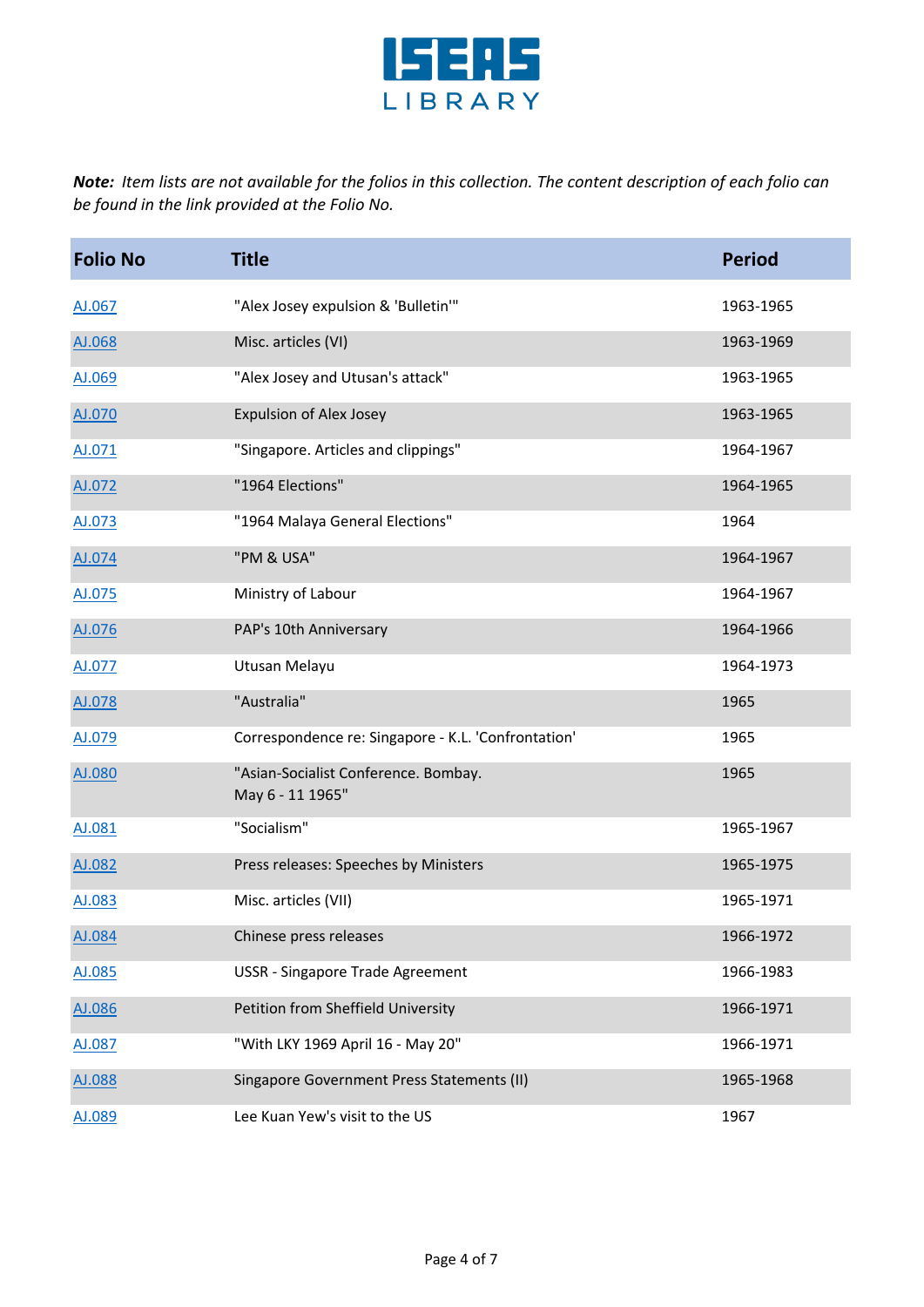

| <b>Folio No</b> | <b>Title</b>                                                                        | <b>Period</b> |
|-----------------|-------------------------------------------------------------------------------------|---------------|
| AJ.090          | Radio broadcasts                                                                    | 1967-1968     |
| AJ.091          | "Prime Minister's programme"                                                        | 1967-1969     |
| AJ.092          | Khemer Republic                                                                     | 1967-1972     |
| AJ.093          | "London Jan 14 - 18 1968"                                                           | 1968          |
| AJ.094          | Success and sobriety in Singapore                                                   | 1968          |
| AJ.095          | "Report. File copies"                                                               | 1968-1969     |
| AJ.096          | "London and France"                                                                 | 1968          |
| AJ.097          | "LKY in North America"                                                              | 1968          |
| AJ.098          | "Australia (June 1969)"                                                             | 1969          |
| AJ.099          | Lim Chin Siong                                                                      | 1969          |
| AJ.100          | "Peking and S'pore (MCP)"                                                           | 1969-1971     |
| AJ.101          | <b>National Trade Union Congress</b>                                                | 1969-1975     |
| AJ.102          | <b>Democratic Socialist Club</b>                                                    | 1969-1971     |
| AJ.103          | "Lusaka. Ceylon. India. 1970"                                                       | 1970          |
| AJ.104          | Lee Kuan Yew's world tour                                                           | 1970          |
| AJ.105          | "Port of Singapore"                                                                 | 1970-1971     |
| AJ.106          | "Wages. Economy"                                                                    | 1970-1971     |
| AJ.107          | The politics of survival                                                            | 1971          |
| AJ.108          | "Singapore Herald press statements - transcript of<br>press conference & IPI cable" | 1971          |
| AJ.109          | 1972 elections (I)                                                                  | 1972          |
| AJ.110          | 1972 elections (II)                                                                 | 1971-1972     |
| AJ.111          | Lee Kuan Yew's visit to Europe                                                      | 1971          |
| AJ.112          | <b>National Wages Council</b>                                                       | 1972-1973     |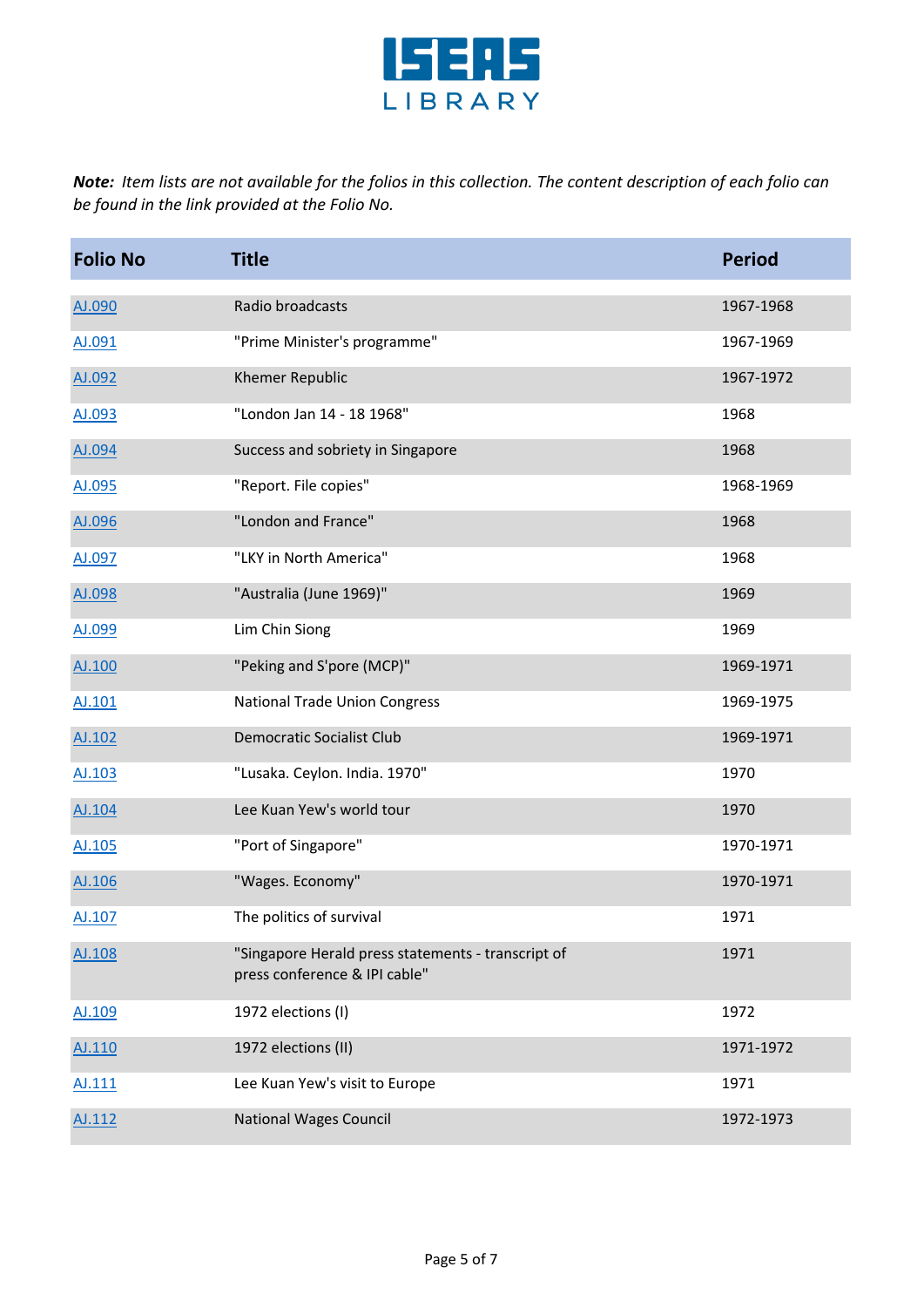

| <b>Folio No</b> | <b>Title</b>                                     | <b>Period</b> |
|-----------------|--------------------------------------------------|---------------|
| AJ.113          | "Labour Laws - Singapore in the 70s"             | 1972-1975     |
| AJ.114          | "LKY 1978"                                       | 1972-1978     |
| AJ.115          | Interview with Alex Josey                        | 1974          |
| AJ.116          | CPM split                                        | 1974-1976     |
| AJ.117          | "Thailand Jan 26/75 General Elections"           | 1974-1976     |
| AJ.118          | Detention of Tan Wah Piow & Ng Wah Ling          | 1974          |
| AJ.119          | "Tan Wah Piow case"                              | 1974-1975     |
| AJ.120          | "Election material"                              | 1980          |
| AJ.121          | The David Marshall Trials                        | 1981          |
| AJ.122          | "Singaporean"                                    | 1981-1983     |
| AJ.123          | Indonesia and Indochina                          | Undated       |
| AJ.124          | "Labour Laws in a changing Singapore"            | Undated       |
| AJ.125          | "Subandrio"                                      | Undated       |
| AJ.126          | Singapore History                                | 1955-1959     |
| AJ.127          | <b>Burma Army Units</b>                          | 1960          |
| AJ.128          | Indonesia                                        | 1957-1972     |
| AJ.129          | Thailand                                         | 1960-1975     |
| AJ.130          | <b>Burma</b>                                     | 1961-1978     |
| AJ.131          | Singapore                                        | 1962-1975     |
| AJ.132          | Malaysia                                         | 1962-1975     |
| AJ.133          | Philippines                                      | 1962-1974     |
| AJ.134          | Indochina                                        | 1965-1977     |
| AJ.135          | Soviet Union and China                           | 1972-1975     |
| AJ.136          | Articles by Alex Josey for International Affairs | 1972-1973     |